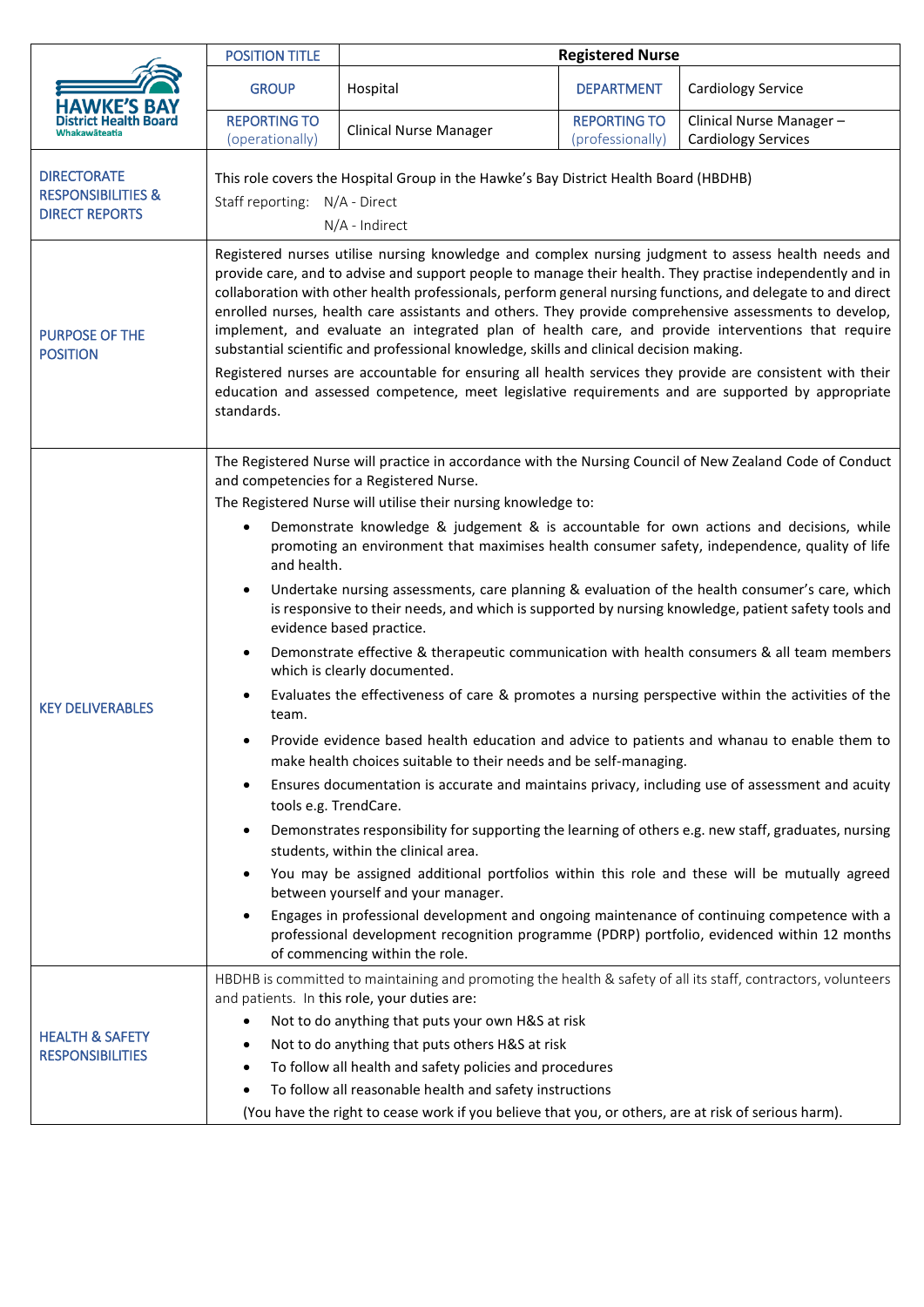| Clinical Nurse Manager / Associate Nurse<br>Primary & NGO sector<br>$\bullet$<br>$\bullet$<br>Manager<br>Rural health providers<br>$\bullet$<br>Wider department nursing team<br>$\bullet$<br>Regional / other DHB services<br><b>KEY WORKING</b><br>Wider Organisational Nursing teams<br>$\bullet$<br><b>RELATIONSHIPS</b><br>Chief Nursing and Midwifery Officer<br>٠<br><b>Allied Health Staff</b><br>$\bullet$<br><b>Medical Staff</b><br>$\bullet$<br>Other team members<br>$\bullet$<br>Administration staff<br>٠ |                                                                                                                                                                                                                                                                                                                       |  |  |  |  |
|--------------------------------------------------------------------------------------------------------------------------------------------------------------------------------------------------------------------------------------------------------------------------------------------------------------------------------------------------------------------------------------------------------------------------------------------------------------------------------------------------------------------------|-----------------------------------------------------------------------------------------------------------------------------------------------------------------------------------------------------------------------------------------------------------------------------------------------------------------------|--|--|--|--|
| New Zealand guidelines:<br><b>DELEGATION AND</b><br><b>DECISION</b><br>٠<br>Guideline: Delegation of care by a registered nurse to a health care assistant (May 2011)<br>$\bullet$<br><b>EMPLOYMENT</b>                                                                                                                                                                                                                                                                                                                  | Registered Nurses practice are responsible for direction and delegation as outlined in the Nursing Council of<br>Guideline: Responsibilities for direction and delegation of care to enrolled nurses (May 2011)<br>In accordance with the DHB's / NZNO Nursing & Midwifery Multi Employer Collective Agreement (MECA) |  |  |  |  |
| according to qualifications and experience pro rata for hours worked.<br><b>AGREEMENT &amp; SALARY</b><br><b>DATE</b><br>February 2022                                                                                                                                                                                                                                                                                                                                                                                   |                                                                                                                                                                                                                                                                                                                       |  |  |  |  |